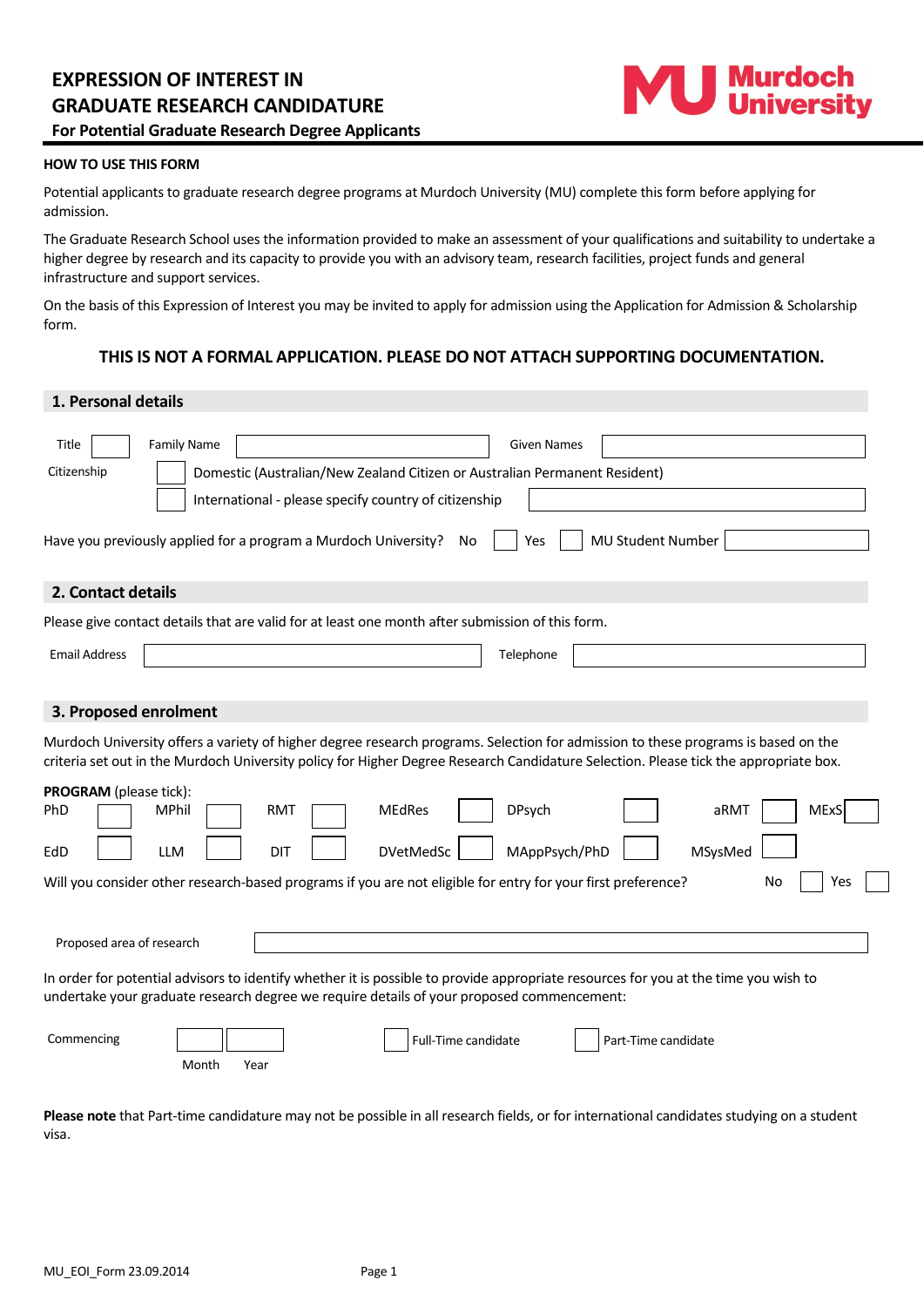## **4. Research interests**

Murdoch University's graduate research degree can be completed in any field of research where sufficient expertise and resources are available to carry out such research.

To match your research interests with potential advisors please briefly outline your proposed research project or research interests. The information you provide will be the starting point for discussions with potential advisors. If you have a proposal, please attach it to your email.

Please identify any Murdoch University academics with whom you wish to discuss your research interests with.

| Title and Name | School and E-Mail Address |
|----------------|---------------------------|
|                |                           |
|                |                           |

# **THIS IS NOT A FORMAL APPLICATION. PLEASE DO NOT ATTACH SUPPORTING DOCUMENTATION**

## **5. Academic Qualifications and Research Training Experience**

Selection for admission to graduate research degree programs at Murdoch University requires that applicants have sufficient previous research training experience to satisfy the basis of admission.

## Please list qualifications attained for all previous tertiary studies.

| Degree | Duration<br>(No of years) | Year awarded | GPA/Grade<br>(e.g GPA 6.59/7.00) | % of degree<br>completed by<br>research | Institution |
|--------|---------------------------|--------------|----------------------------------|-----------------------------------------|-------------|
|        |                           |              |                                  |                                         |             |
|        |                           |              |                                  |                                         |             |
|        |                           |              |                                  |                                         |             |

List all previous relevant research experience/employment.

| Position | Employer/Institution | Year Appointed |
|----------|----------------------|----------------|
|          |                      |                |
|          |                      |                |
|          |                      |                |

List your 5 most recent (or all) publications.

| Year | Title | Publication ref |
|------|-------|-----------------|
|      |       |                 |
|      |       |                 |
|      |       |                 |
|      |       |                 |
|      |       |                 |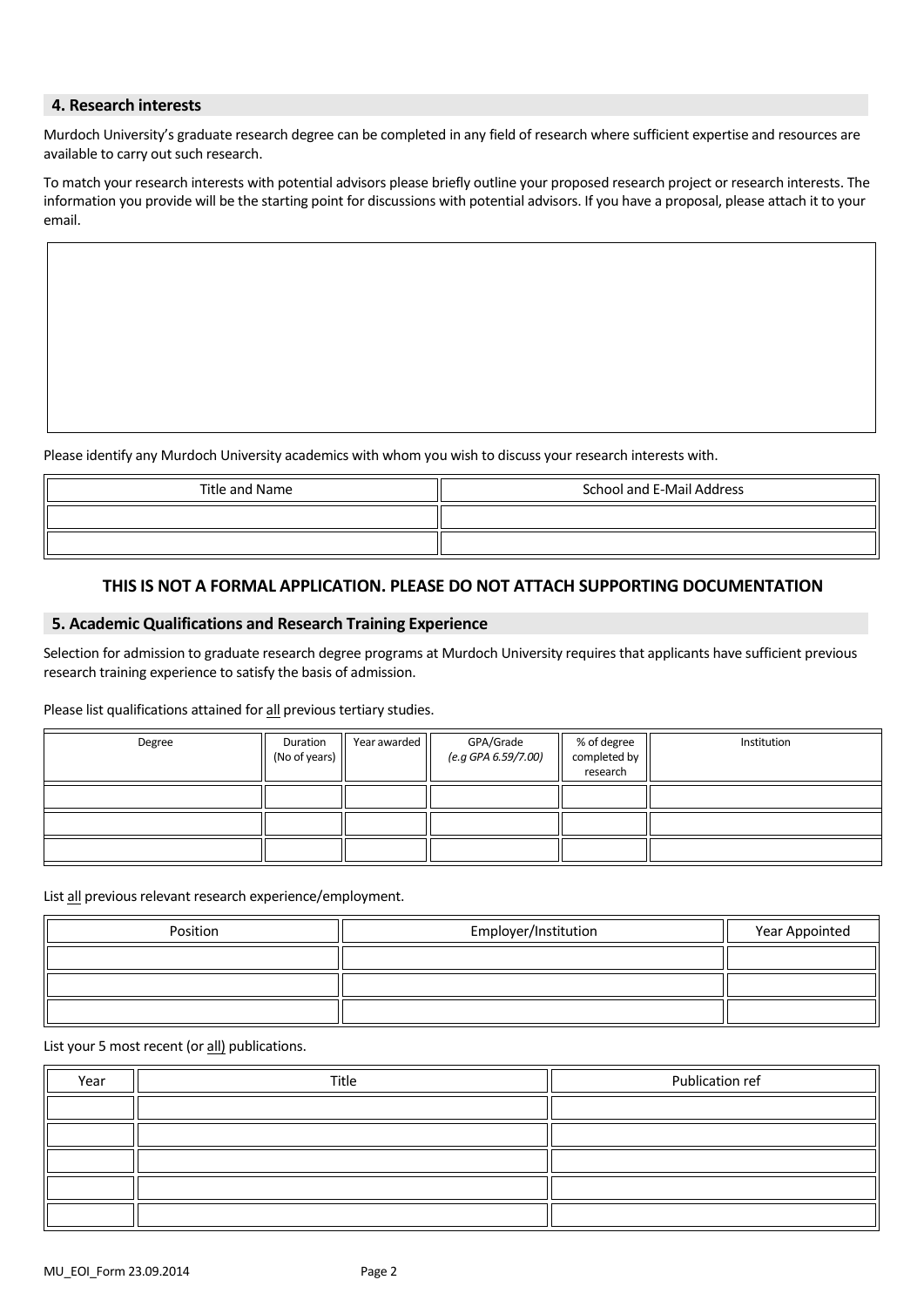#### List any professional qualifications and memberships, awards and prizes, or additional relevant information

| Year | Qualification/ Membership/Award /Prize | Name and Location of Institution |
|------|----------------------------------------|----------------------------------|
|      |                                        |                                  |
|      |                                        |                                  |
|      |                                        |                                  |
|      |                                        |                                  |

# **6. English Language Proficiency**

All higher degree research applicants are required to achieve an appropriate level of proficiency in academic English before they can commence their higher degree research program.

| English is my first language                                                                                    |            |
|-----------------------------------------------------------------------------------------------------------------|------------|
| I intend to sit an IELTS or TOEFL test at a later date                                                          |            |
| have completed an IELTS or TOEFL test within the past two years to the required standard - please specify below |            |
| Other English Course<br>Course Name                                                                             | Result     |
| Test Type:<br><b>Test Score</b><br><b>IELTS</b><br><b>TOEFL</b> (Internet)<br>TOEFL (Paper)                     | Test Date: |

# **7. Scholarship support**

The University may award a living allowance and /or tuition fee scholarship to a graduate research degree candidate. Note that scholarship numbers are limited and thus only available for candidates with [a highly competitive track record.](http://www.uq.edu.au/grad-school/scholarship-competitiveness) Information on higher degree research scholarship schemes can be found on th[e Murdoch University](http://www.uq.edu.au/grad-school/index.html?id=9258) Graduate Researc[h website.](http://our.murdoch.edu.au/Research-and-Development/Resources-for-students/Scholarships-and-finance/)

Tick all boxes that apply:

| Nc<br>I require a scholarship to undertake studies at Murdoch<br>Yes i |
|------------------------------------------------------------------------|
|------------------------------------------------------------------------|

| I have been awarded a tuition fee scholarship from another organisation to undertake studies at Murdoch<br>Yes, |  | l Nc |
|-----------------------------------------------------------------------------------------------------------------|--|------|
|-----------------------------------------------------------------------------------------------------------------|--|------|

I have been awarded a living allowance scholarship from another organization to undertake studies at Murdoch Yes  $\parallel$  No

Please list details of scholarships awarded below.

| Name of scholarship | Sponsor/organisation | Value per<br>annum<br>(Australian \$) | Duration in total | Purpose(s)<br>(eg. tuition fees,<br>living expenses) | <b>Status</b><br>(eg. applied,<br>awarded) |
|---------------------|----------------------|---------------------------------------|-------------------|------------------------------------------------------|--------------------------------------------|
|                     |                      |                                       |                   |                                                      |                                            |
|                     |                      |                                       |                   |                                                      |                                            |

## **8. Why do you want to do Research?**

Please outline the main reasons why you want to do Research at Murdoch University (100 word maximum).